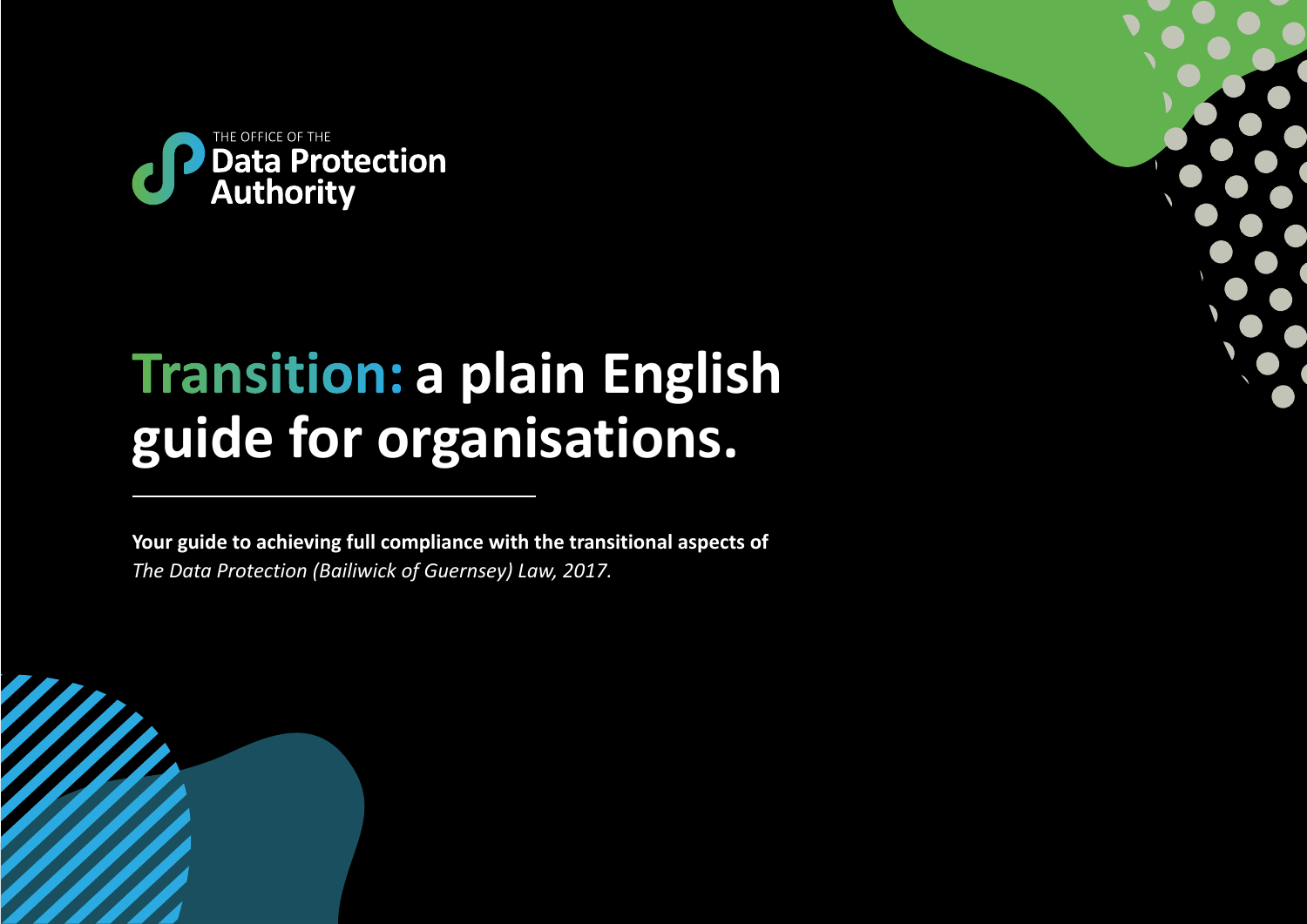# **Index**

|     | 1 About this guide.                                                           | pg1              |
|-----|-------------------------------------------------------------------------------|------------------|
|     | 2   Key Definitions.                                                          | pg 2             |
|     | <b>3</b> The Seven Data Protection Principles.                                | pg <sub>3</sub>  |
| 4 I | Plain English guide to the aspects of the Law subject to transitional relief: | $pg$ <b>4-11</b> |
|     | 4.1   Duty to notify pre-collected personal data                              |                  |
|     | 4.2   Duties of joint controllers in relation to continued processing         |                  |
|     | 4.3   Impact assessment duties in relation to continued processing            |                  |
|     | 4.4   Processor / controller contracts                                        |                  |
|     | 4.5   Delayed effect of section 14 (right to data portability)                |                  |
|     | 4.6   Validity of consents obtained before commencement                       |                  |
|     | 4.7   New registration requirements                                           |                  |
| 5   | <b>Advice &amp; Guidance.</b><br>pg <sub>12</sub>                             |                  |

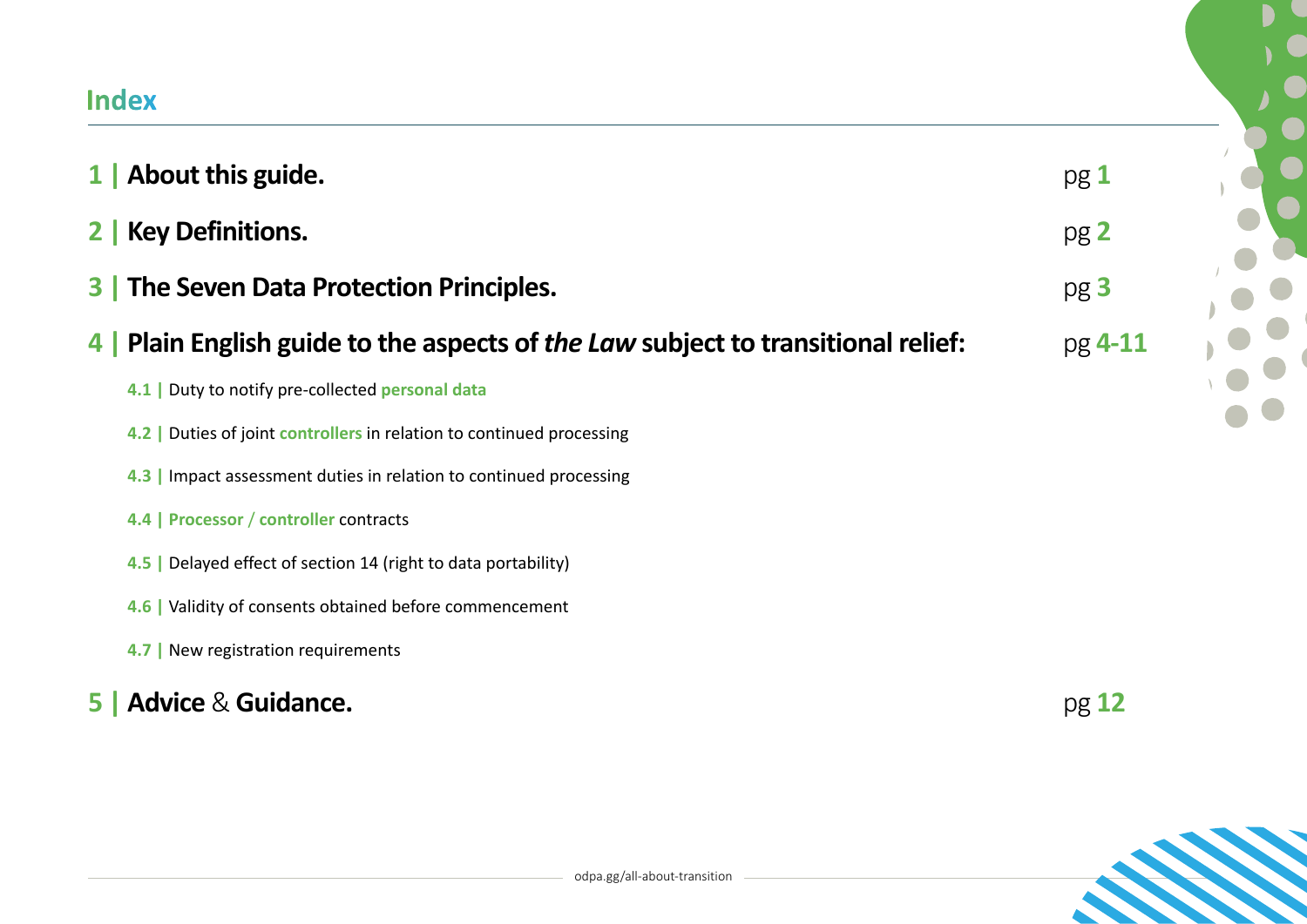# <span id="page-2-0"></span>**About this Guide**

The aim of this guide is to **help you understand what your organisation needs to do** in order to comply with all aspects of *The Data Protection (Bailiwick of Guernsey) Law, 2017* that were subject to 'transitional relief'.

Most aspects of our local Law came into force on 25 May 2018, on the same day as the EU's General Data Protection Regulation (GDPR).

Local organisations had an additional year long transition period before they had to comply with these more complex aspects of our local Law:

#### (1) **Duty to notify pre-collected data (sections 12 & 13)**

(2) **Duties of joint controllers (section 33)** 

(3) **Duty to carry out impact assessment (sections 44 & 45)**

(4) **Processor-use duty (section 34)** 

(5) **Processor duty to establish measures (sections 35 & 36)** 

(6) **Duty of processor to obtain controller authorisation (section 36)** 

(7) **Delay of right to data portability (section 14)** 

(8) **Validity of consents obtained before 25 May 2018** 

(9) **New registration requirements (sections 39 & 40)** 

After the end of the transition period in May 2019, all organisations must comply with the aspects above, and the rest of their legal responsibilities defined in our local Law.

# **Not sure what your organisation's legal responsibilities are?**

These are defined by The Seven Data Protection Principles (see page 3) or visit *[odpa.gg/all-about-transition](https://odpa.gg/all-about-transition/)*

### **GDPR vs. our local law**

Our local Law was written to make it equivalent to the GDPR – which means it offers the same rights to local citizens and the same standard of **personal data** protection. GDPR governs EU citizens' rights within the EU and in other specific situations when their data is processed by organisations outside the EU.

The Bailiwick had to devise its own similar legislation to: protect Bailiwick citizens' rights; ensure local organisations offering goods or services to people within the EU do so in a GDPR compliant manner; and to ensure local organisations can transfer **personal data** easily between the EU (and other jurisdictions the European Commission deem 'adequate').

# What is this column?

To help you understand these more complex areas of **the Law** we have created a hypothetical local estate agent. We've called them Moving & Shaking, and we will use them as an example throughout this guide to put our advice in a real-world context. Data protection can sometimes seem complex, and we hope that this approach makes it easier to understand.

#### So, let's meet **MOVING & SHAKING**:

Moving & Shaking is a Guernsey-based estate agency that employs 15 people. They handle advertising and sales/rentals of property on Guernsey's open and local markets. They manage some privately-owned rental properties. They are a well-regarded, professional organisation who take their legal duties and corporate governance seriously. They know that as a **controller** of the **personal data** they hold on their staff, clients, suppliers and other people that they are responsible for: how that data is used, how it is kept safe, and respecting the legal rights of the people the data relates to.

Let's rewind to May 2018 - Moving & Shaking were aware of the new data protection law that was about to come into force in the Bailiwick. They were focused on amending and updating their processes and procedures to ensure that any new processing of **personal data** was compliant with the new legal requirements.

Fast-forward to the run-up to May 2019, with the transition period of **the Law** ending, they are now turning their attention to the **personal data** they held before May 2018, to ensure they are processing it legally.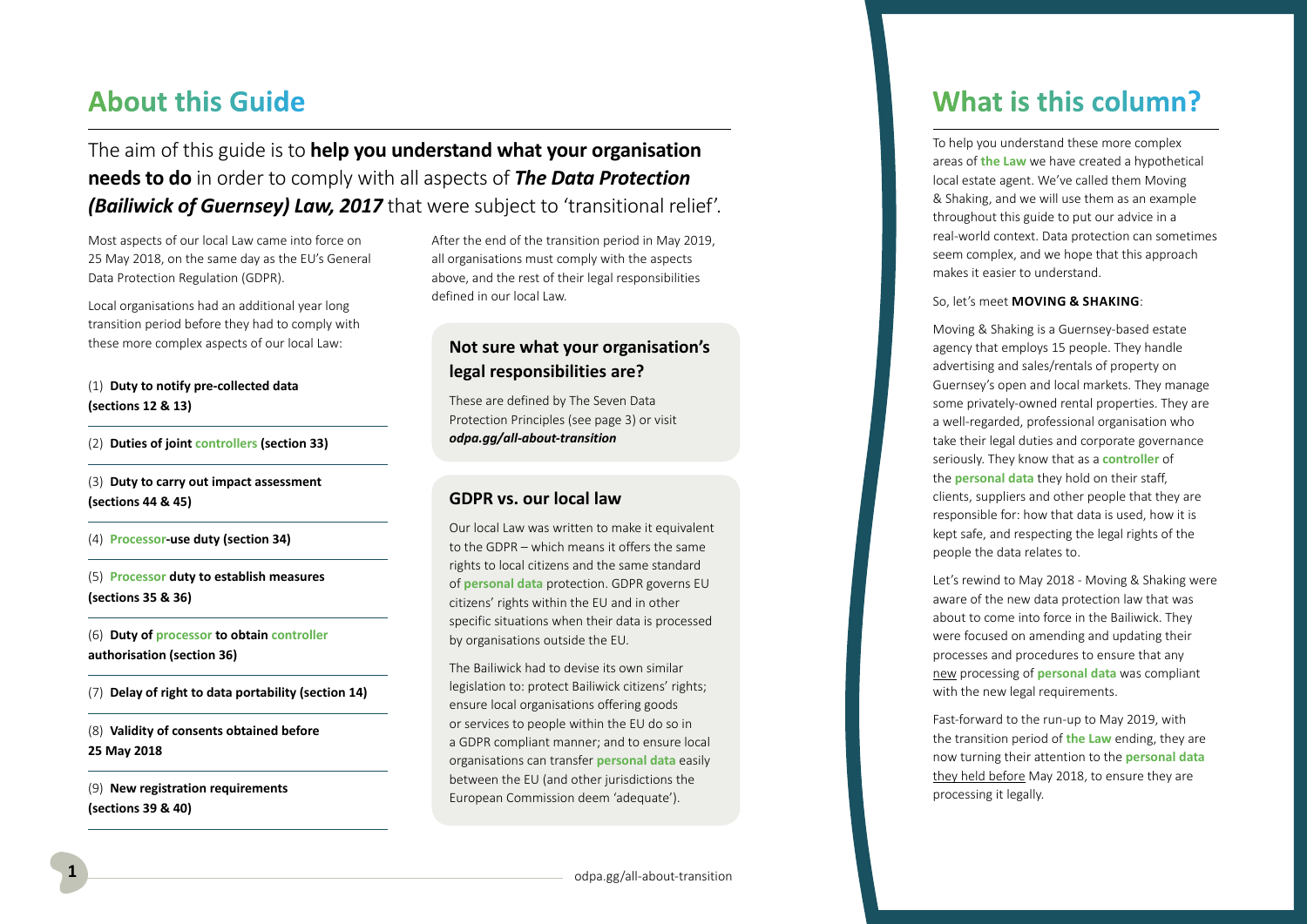# <span id="page-3-0"></span>**Key Definitions**

**These plain English definitions should help you with any legal terms you find in this publication – which are highlighted in green throughout.** For full definitions please refer to section 111(1) of *The Data Protection (Bailiwick of Guernsey) Law, 2017*.

### **Controller**

The **controller** is any entity (such as an organisation or person) who is responsible for the decisions made about how they use **personal data** about staff, customers, suppliers, or any other people.

#### **Data subject**

This is the legal term for the living person the **personal data** is about, or relates to.

#### **DPIA**

**DPIA** is an acronym for *'Data Protection Impact Assessment'*, which is an exercise that certain organisations must do if they are handling a large volume of **special category data**, or if they are doing any processing of **personal data** that could pose a high-risk to the individuals whose data it is.

#### **Legitimate interests**

This is one of a number of legal reasons that organisations can rely on when they want to process a person's data. It's complex, but put simply, if an organisation can: prove it has a very good reason for processing your data; and they have balanced this reason against your legal rights, then they can say they are relying on '**legitimate interests**' as the reason for processing your data.

### **Office of the Data Protection Authority (ODPA)**

**ODPA** is the independent regulator of the data protection law for the Bailiwick of Guernsey.

#### **Personal Data**

This is any detail about (or relating to) an identifiable living person. Once a person dies, any details about them is no longer classed as **personal data** and data protection laws no longer apply.

### **Processing personal data**

This is a catch-all term for anything you do with **personal data**. Examples include: collecting, recording, storing, organising, handling, or any other use of data about living people.

#### **Processor**

This is an organisation that is given the task of processing **personal data** by a **controller**. The difference between a **processor** and a **controller** is that a **processor** does not decide how the data is used, they just perform the task as instructed by the **controller**.

### **Significant interests**

This is a very broad term for any aspect of a person's life that could be put at risk due to their **personal data** being breached. This could include their physical safety and their reputation. It also extends to placing them at risk of identity theft, fraud, financial loss, psychological distress, humiliation, or a host of other potential harms.

### **Special category data**

This is a sub-category of the term '**personal data**' which refers to particularly sensitive details about a living person, such as their health, sexuality or sex life, political views, race, religion, membership of a union, genetic or biometric information, or any criminal activity they've been accused or convicted of.

#### **The law**

**The Law** means *The Data Protection (Bailiwick of Guernsey) Law, 2017*. This is **the Law** that governs how **personal data** is handled in the Bailiwick. It is equivalent to the EU's legislation, the General Data Protection Regulation (GDPR).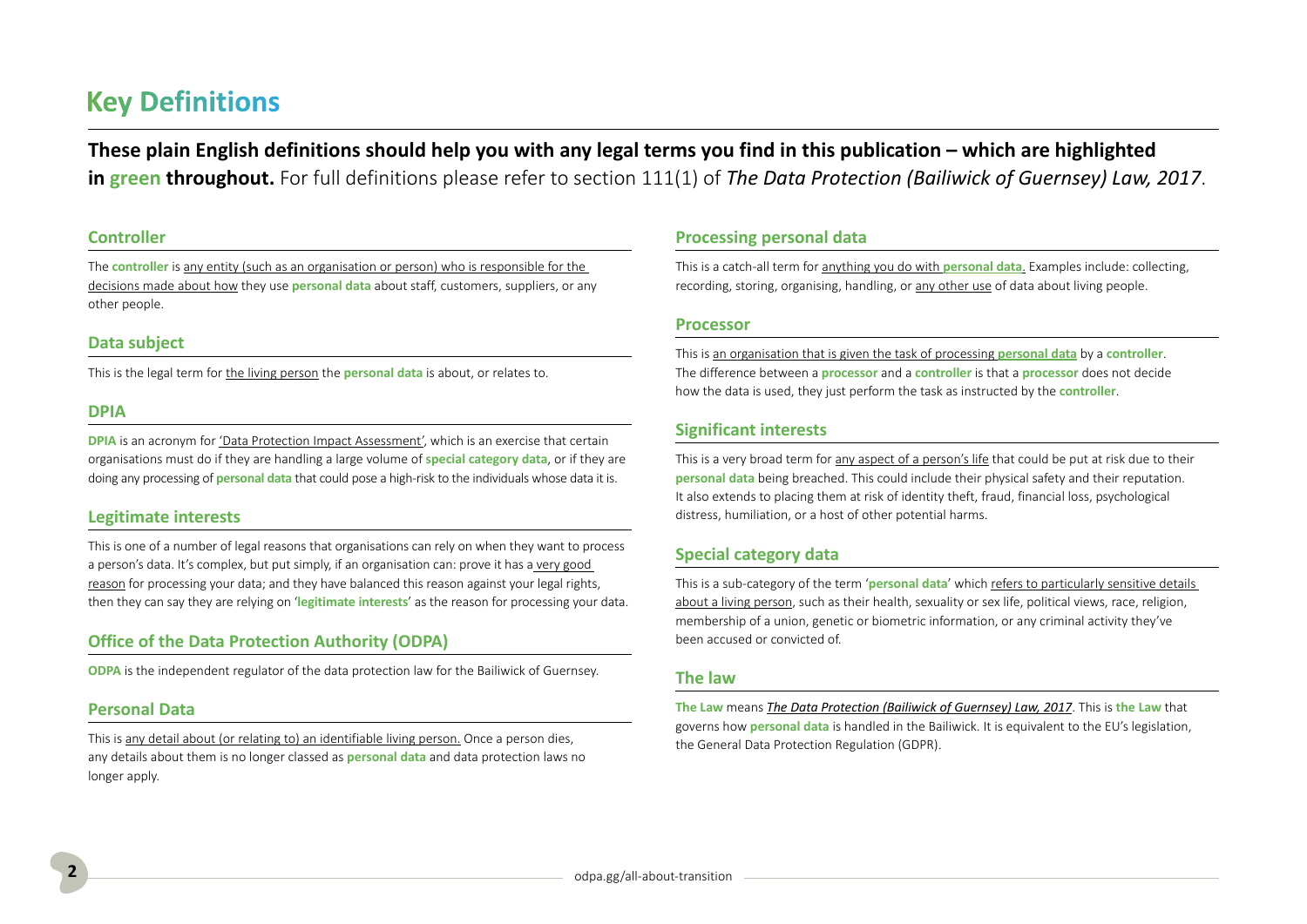# <span id="page-4-0"></span>**The Seven Data Protection Principles**

**At the heart of data protection are the rights of the individual whose personal data is being processed. Surrounding that person are these seven principles, outlined in** *The Data Protection (Bailiwick of Guernsey) Law, 2017* **which all local controllers and processors are legally obliged to adhere to:** 



# **1. LAWFULNESS, FAIRNESS & TRANSPARENCY**

They must have a valid legal reason for processing your information, they must obtain it without deceiving you, and they must make it clear to you exactly how they are going to use it.



# **2. PURPOSE LIMITATION**

They must only use your information for the reason (or reasons) they have told you they're using it for.



### **3. MINIMISATION**

They can only ask for the minimum amount of information necessary from you.



### **4. ACCURACY**

They must ensure that any information they hold about you is accurate and up-to-date.



### **5. STORAGE LIMITATION**

They must not keep your information for longer than is needed.



# **6. INTEGRITY & CONFIDENTIALITY**

They must keep your information safe so that it doesn't get accidentally deleted or changed, or seen by someone who is not allowed to see it.



# **7. ACCOUNTABILITY**

This is the big one. They must show that they take responsibility for how they look after your information.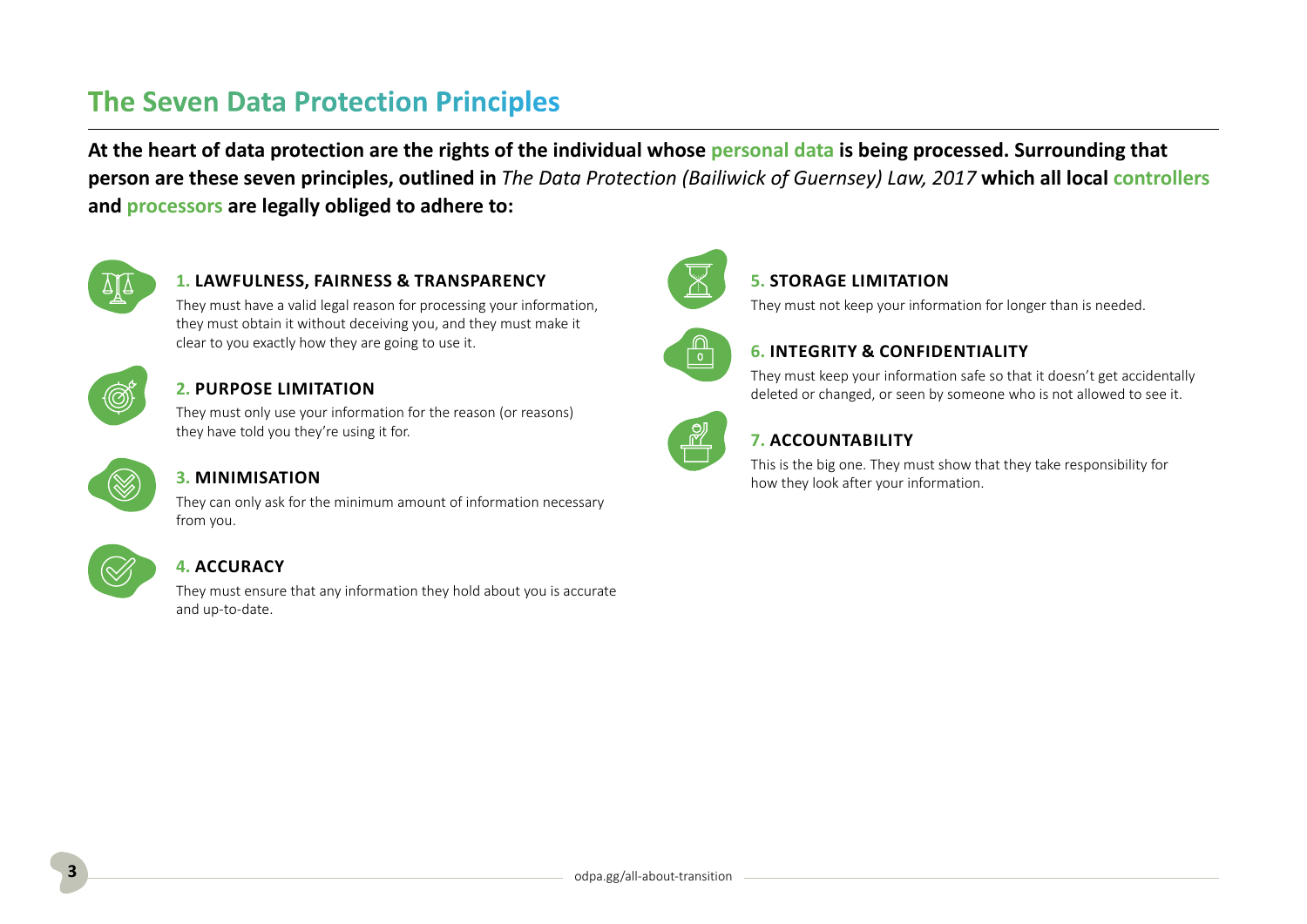# <span id="page-5-0"></span>**Duties | 4.1 | To notify pre-collected personal data**

# **Plain English** | **You need to tell people what you do with their data.**

### **Overview.**

**The Law** requires **controllers**to tell people exactly who they are and what they are going to do with their **personal data**:

- When they collect their **personal data** from them, or
- When they start processing **personal data** received from a third party.

This is known as the **controller's 'notification duty'** to provide people with **'fair processing information'**, which is normally known as a privacy notice or fair processing statement.

# **What is the transitional aspect of this?**

If an organisation **already had** a person's data **before the Law** came into force on 25 May 2018 the organisation did **not** have to provide that person with new 'fair processing information', unless, the person specifically asked for it.

# **Why were organisations given extra time to get ready for this?**

When **the Law** was being drafted, it was recognised that organisations would have to provide **much more information** to people about how their information was going to be used compared to the previous (2001) law. So, to ease the burden on organisations, **the Law** made any 'pre-collected' data exempt from this duty until 25 May 2019.

# **What do organisations have to do to comply with this new duty?**

You must provide your privacy notice to anyone who asks for it. And by 25 May 2019 you must proactively make your privacy notice available to all people whose **personal data** you are **processing** regardless of when you collected that data.

#### **How this might work in the real world...**

Moving & Shaking have been providing its new privacy notice to all new clients since May 2018.

However, they know that they have ten properties on their books from early 2018. The property owners have not been given the new privacy notice, because of Moving & Shaking's focus on new clients.

To make sure they are now fully compliant they will be sending the new privacy notice to the long-standing clients, with a covering note explaining it replaces the one they gave them under the old (2001) law.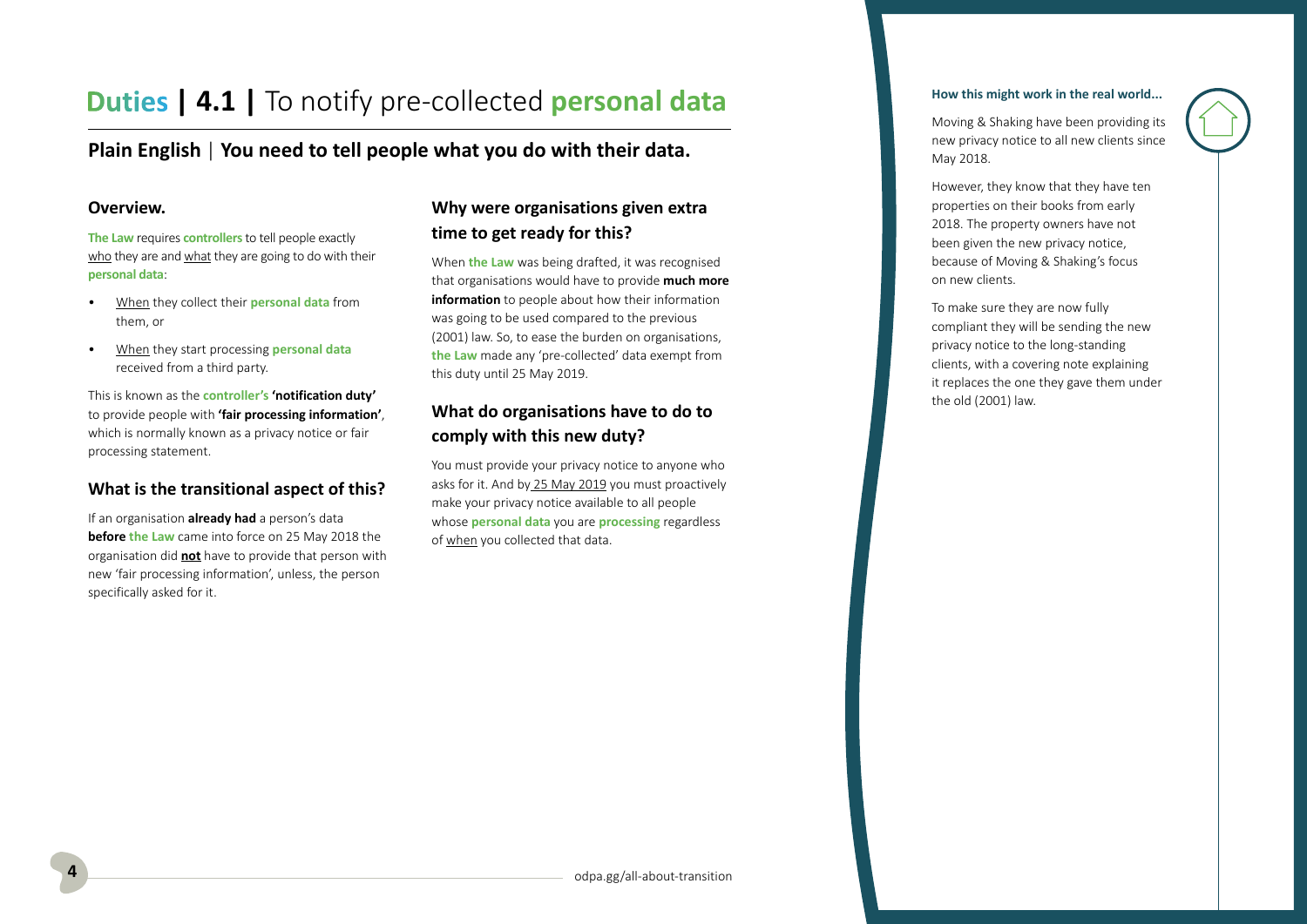# <span id="page-6-0"></span>**Duties | 4.2 | Duties of joint controllers in relation** to continued processing

**Plain English** | **You need to define exactly how you use people's data when you are sharing data with another organisation to achieve a common goal.** 

#### **Overview**

This duty applies whenever a **controller** of **personal data** works with one or more other organisations who share the decision-making around the **personal data** they hold. In this situation **the Law** puts new obligations on **controllers** to provide more detail to the people whose data they look after alongside other **controllers**.

### **What is the transitional aspect of this?**

If an organisation **already had** a person's data **before the Law** came into force on 25 May 2018 the organisation did **not** have to comply with this duty.

# **Why were organisations given extra time to get ready for this?**

When **the Law** was being drafted, it was recognised that organisations would have to provide **much more information** to people about how their information was going to be used compared to the previous (2001) law. So, to ease the burden on organisations, **the Law** made any 'pre-collected' data exempt from this duty until 25 May 2019.

# **What do organisations have to do to comply with this new duty?**

If you are a **controller** you have to precisely define **how** you work with other **controllers** to protect the **personal data** you both look after, regardless of **when** you started working together. This means you must write into a contract with each other **what** your respective responsibilities are. You must also detail your responsibilities to provide **support to each other** as/when a **data subject** wishes to exercise their rights, or when a data protection authority requests information from either of you.

#### **How this might work in the real world...**

Moving & Shaking act as a property management company for several private landlords.

They enter into tenancy agreements on the landlord's behalf, deciding what **personal data** they need for this and sharing that data with the relevant landlord. They collect rent for the landlord and chase any arrears, and pass this money to the landlord after taking their commission. So, this is a joint **controller** situation – as Moving & Shaking and the landlord are both **controllers** of the **personal data** relating to the tenancy and the rental payment.

Moving & Shaking have made sure any new contracts between themselves and a landlord cover the joint **controller**  requirements of **the Law**. However, with transition coming to an end, they now need to amend the contracts that were in place before May 2018.

The amended contracts outline which party is responsible for compliance with the relevant aspects of the new Law and what each party must do. Moving & Shaking specifies in the new contracts that they will be the primary point of contact for anyone wanting to exercise their **data subject** rights and they commit to telling the relevant tenants this. The contract also defines the assistance that the landlord and Moving & Shaking must give to each other if any tenant wishes to exercise their rights to their **personal data**, or if a data protection authority requests information.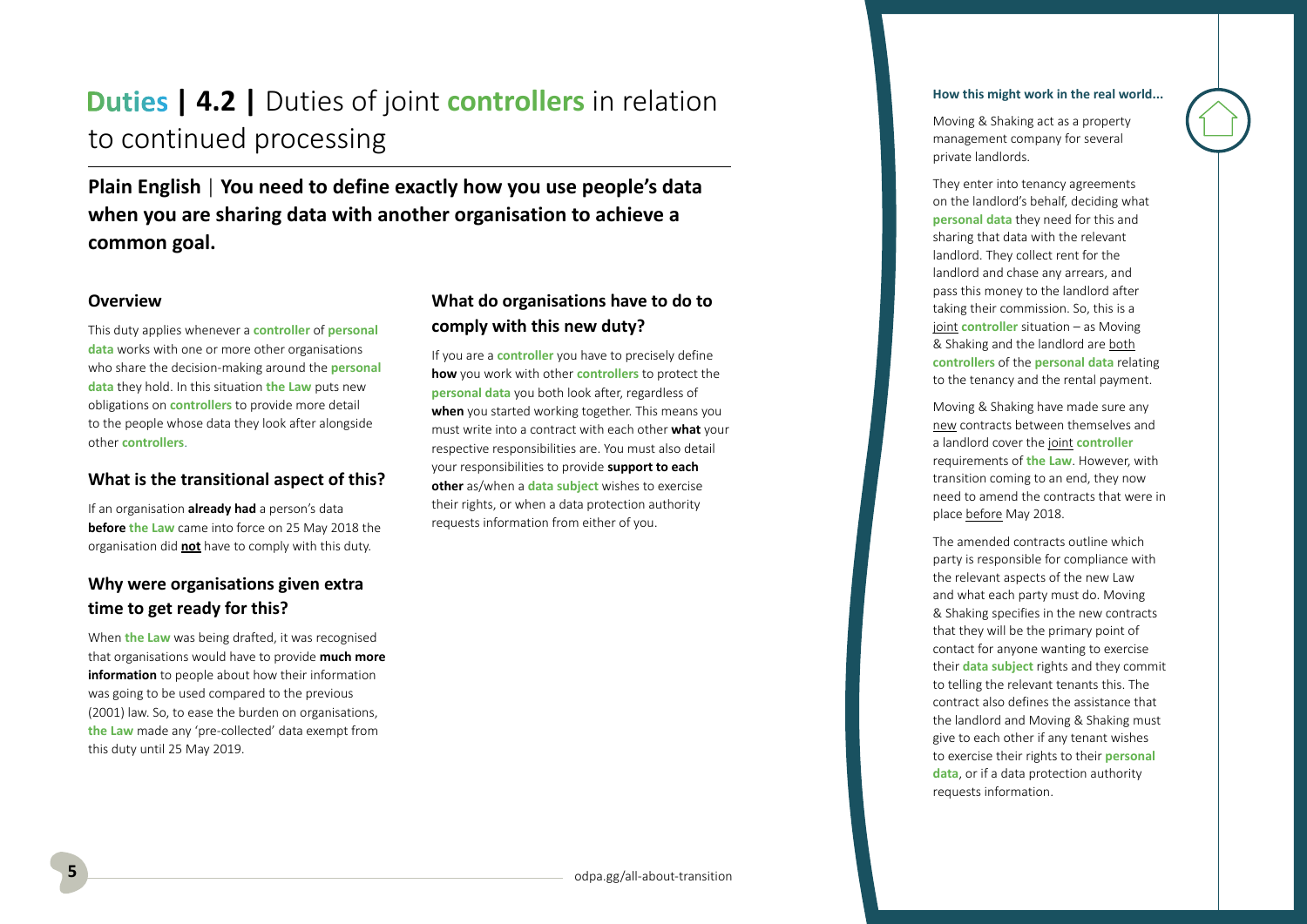# <span id="page-7-0"></span>**Duties | 4.3 | Impact assessment in relation to** continued processing

**Plain English** | **You must identify and mitigate any risks that might arise from what you want to do with people's personal data.** 

#### **Overview**

This duty applies in three **separate** circumstances:

**1.** Firstly, it applies whenever a **controller** is about to start doing anything with **special category data** on a large scale.

**2.** Secondly, it applies whenever a **controller** is about to start systematic and extensive automated processing and decision-making (e.g. profiling).

**3.** Finally, it applies whenever a **controller** is about to start large-scale and systematic monitoring of a public place (e.g. installing CCTV cameras).

If you are not sure whether what you're planning is high-risk, you can go through some screening questions to find out – these can be found at: *[odpa.gg/all-about-transition](https://odpa.gg/all-about-transition/)*. You will also find a suggested template for a **data protection impact assessment (DPIA)** on that page.

#### **What is the transitional aspect of this?**

If an organisation was **already doing** any of the activities above they wouldn't have to do impact assessments **until** 25 May 2019.

# **Why were organisations given extra time to get ready for this?**

The transitional relief on this duty is recognition of the additional requirement this duty puts on organisations to **prove** that they fully thought through the implications of their processing of **personal data**.

Doing an impact assessment requires a diligent and methodical approach to considering the privacy and data protection issues that may arise from your organisation's planned activities. It also requires you to **follow through** with any activity that may mitigate the risks the assessment identifies, and to keep the people whose data it affects informed (and even **involve** those people, or their representatives, in this **DPIA** process if appropriate).

All of this is new activity that many organisations would not necessarily be used to doing, so the extra year to prepare themselves for it recognises that.

# **What do organisations have to do to comply with this new duty?**

In short, you have to assess the impact of any **high-risk processing** before you do it.

#### **How this might work in the real world...**

Back in 2016, Moving & Shaking bought a new IT system to manage their HR activity. They did a basic privacy impact assessment before the system was purchased to check it would comply with the old (2001) data protection law.

Fast-forward to June 2019, they are now in the middle of doing a more in-depth impact assessment to establish any risks that could arise from poor processing or compromise of staff sickness data contained in the IT system. They used the suggested template on the **ODPA's** website to document the impact assessment and are confident the suggested mitigation will reduce the risk to an acceptable level.

The mitigation activity is simply: restricting who can access the staff sickness information to only the small number of people who need to access it and making sure that they train those people well enough to understand that they are only allowed to access it in clearly defined, limited circumstances. In addition they will put in place suitable IT safeguards to prevent the data being accessed from outside the organisation.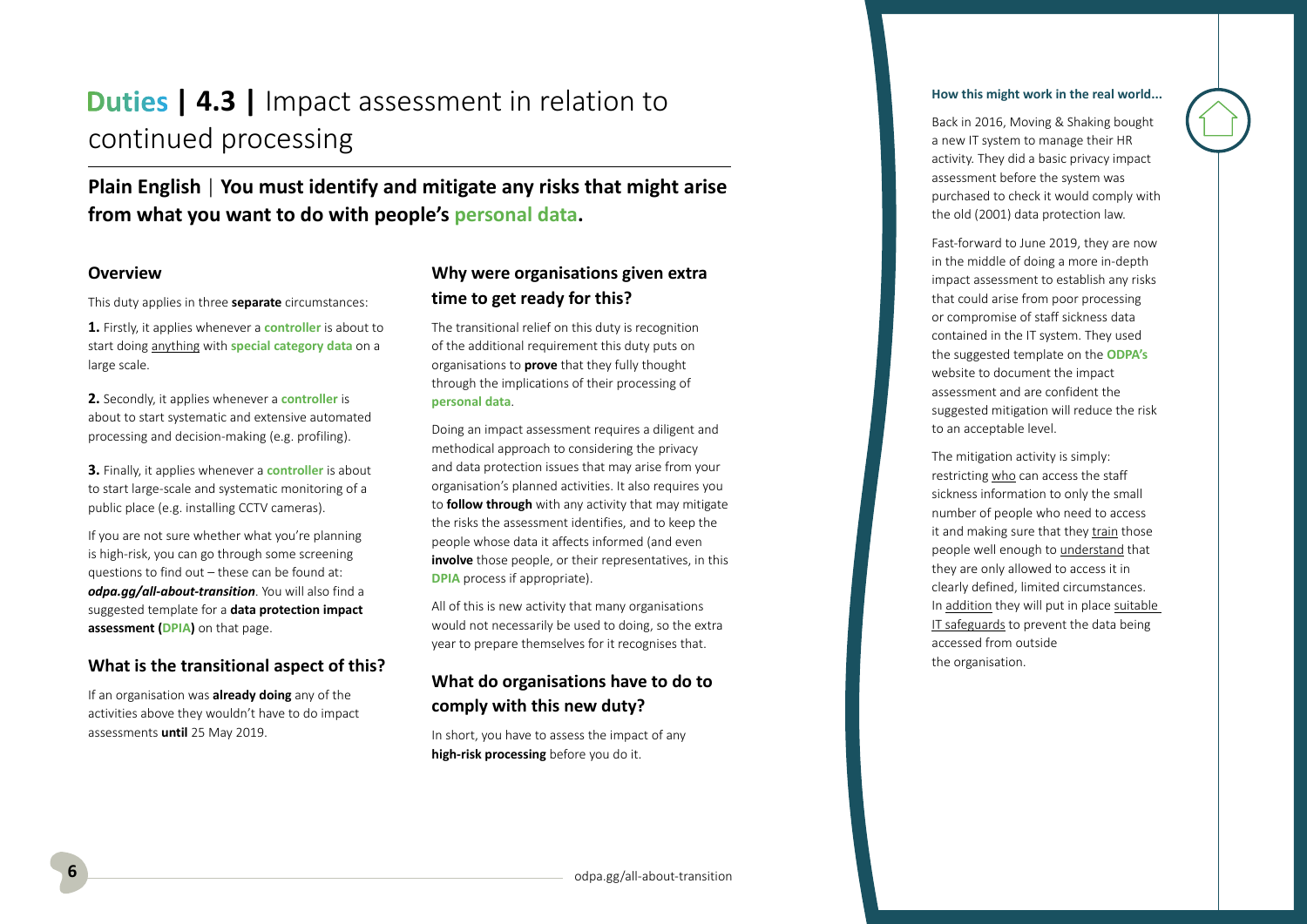# <span id="page-8-0"></span>**Duties | 4.4 | Processor / Controller** contracts

**Plain English** | **You must have legally-binding contracts that define exactly how you work with other organisations to keep personal data safe.** 

### **Overview**

This is the most complicated aspect of transition. Put simply, this duty is split into three separate parts:

#### **1. Processor-use duty**

This duty covers new conditions which must be met where a **controller** employs a **processor** to perform certain tasks with **personal data**. **Processors** must **prove** they comply with **the Law**, and must enter into a legally-binding contract that says exactly who is responsible for what.

#### **2. Processor's duty to establish measures**

This duty means that **processors** must help the **controller** meet their legal obligations to the people whose **personal data** they hold.

### **3. Processor's duty to obtain controller authorisations**

This duty means **processors** must get the **controller's** permission before it outsources any of its work to another **processor** (known as a 'secondary **processor'** in **the Law**).

### **What is the transitional aspect of this?**

If you were **already** working in a **controller**/ **processor** arrangement before May 2018, you don't have to enter into any new contracts with each other **until** 25 May 2019.

However, if you start any **new** processing of **personal data** from 25 May 2018 you will need to fully comply with all aspects of this duty.

# **Why were organisations given extra time to get ready for this?**

As with previous duties, this duty requires **controllers** and **processors** to put in time and effort to contractually define their working relationship, and to operate in a way that keeps the **personal data** they work with safe. The year's transitional relief on this duty recognises that organisations would benefit from having extra time to review their existing contractual arrangements and put these working practices in place.

# **What do organisations have to do to comply with these new duties?**

These duties are special, because they put as much emphasis on the **processor** being compliant with **the Law** as it does the **controller**. So, regardless of whether your organisation is the **processor** or a **controller** of any given **personal data**, you need to make sure you are **proactively** setting up contracts with any other organisations you work with. These contracts should be written in a way that protects both the legal rights of the people whose **personal data** you hold, as well as defining what your own organisation is legally responsible for.

#### **How this might work in the real world...**

Since 2015, Moving & Shaking have employed a payroll firm called *PayEm4U* to deal with payment of their staff salaries.

PayEm4U is a **processor** in this situation as they are told how to perform this task by the **controller** of the **personal data** – Moving & Shaking.

With the end of transition approaching in May 2019, Moving & Shaking has drafted an amendment to the existing contract between itself and PayEm4U, because without this amendment their processing would not be compliant.

The contract amendment requires PayEm4U to provide guarantees to Moving & Shaking that the processing they are doing for them will be compliant with **the Law**, and will safeguard their staffs' rights. The amendment also outlines the processings:

- **• Subject matter**
- **• Duration**
- **• Nature, scope, context and purpose**

#### As well as:

- **• The category of personal data being processed (i.e. whether it's special category or not)**
- **• The category of data subject (i.e. types of people: staff, suppliers etc.)**
- **• The controller's duties and rights**

And finally, the contract outlines the **processor's** duties, in particular their duty to:

- **• Help the controller with any request linked to data subject rights (e.g. providing relevant personal data to the controller to help them respond to a 'subject access request' – this is where someone requests a copy of the personal data an organisation processes about them)**
- **• Ask the controller for permission, in general or specific terms, before they outsource any of their processor duties to a secondary processor.**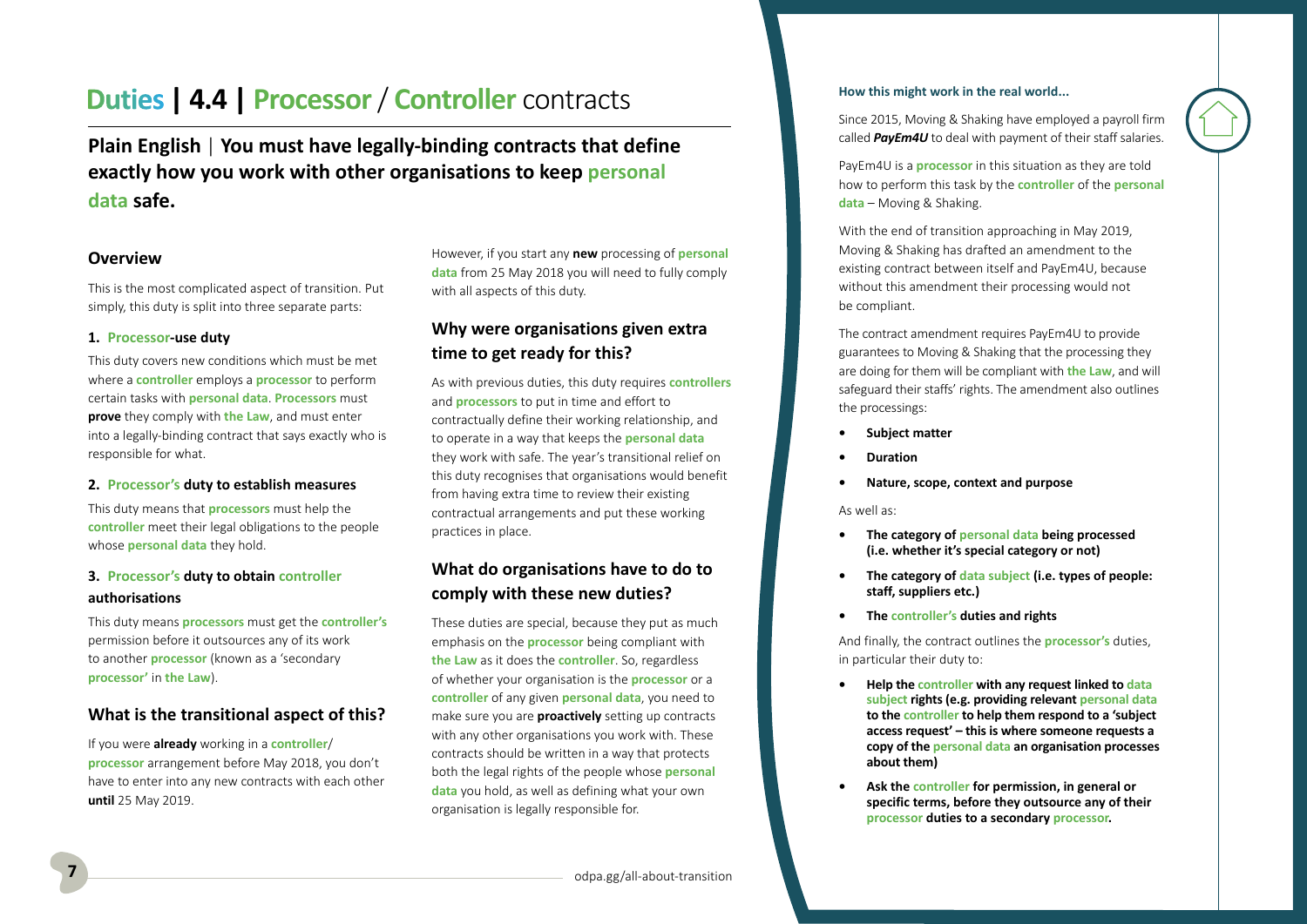# <span id="page-9-0"></span>**Duties | 4.5 | Delayed effect of section 14** (right to data portability)

# **Plain English** | **You must allow someone to transport their personal data from your organisation's IT systems to another.**

### **Overview**

This aspect of **the Law** relates to individuals gaining the right of 'data portability' on 25 May 2019. It means a person can tell an organisation to transfer (or copy) their **personal data** from an organisation's systems and give it to them in a format that is 'machine readable' so that it can be easily transported and entered into another organisation's IT system.

### **What is the transitional aspect of this?**

People cannot make use of this right until 25 May 2019.

# **Why were organisations given extra time to get ready for this?**

Because there is not one universal way that **personal data** is recorded and stored across all organisations it was recognised that organisations needed more time to prepare.

# **What do organisations have to do to comply with this new duty?**

All local organisations should investigate **how** they could easily transfer or copy all data relating to a specific person from their system and provide it to that person in a structured, 'machinereadable' format that can be plugged into another organisation's system. This could be as simple as using specific types of software files (such as a .CSV or .XML).

#### **How this might work in the real world...**

Moving & Shaking have used the year since May 2018 to work out how to get the relevant **personal data** from their HR and customer relationship management systems in a structured, machinereadable format.

Their IT provider has considered using .CSV or .XML files amongst other options and is working to get its data extraction process in place for May 2019.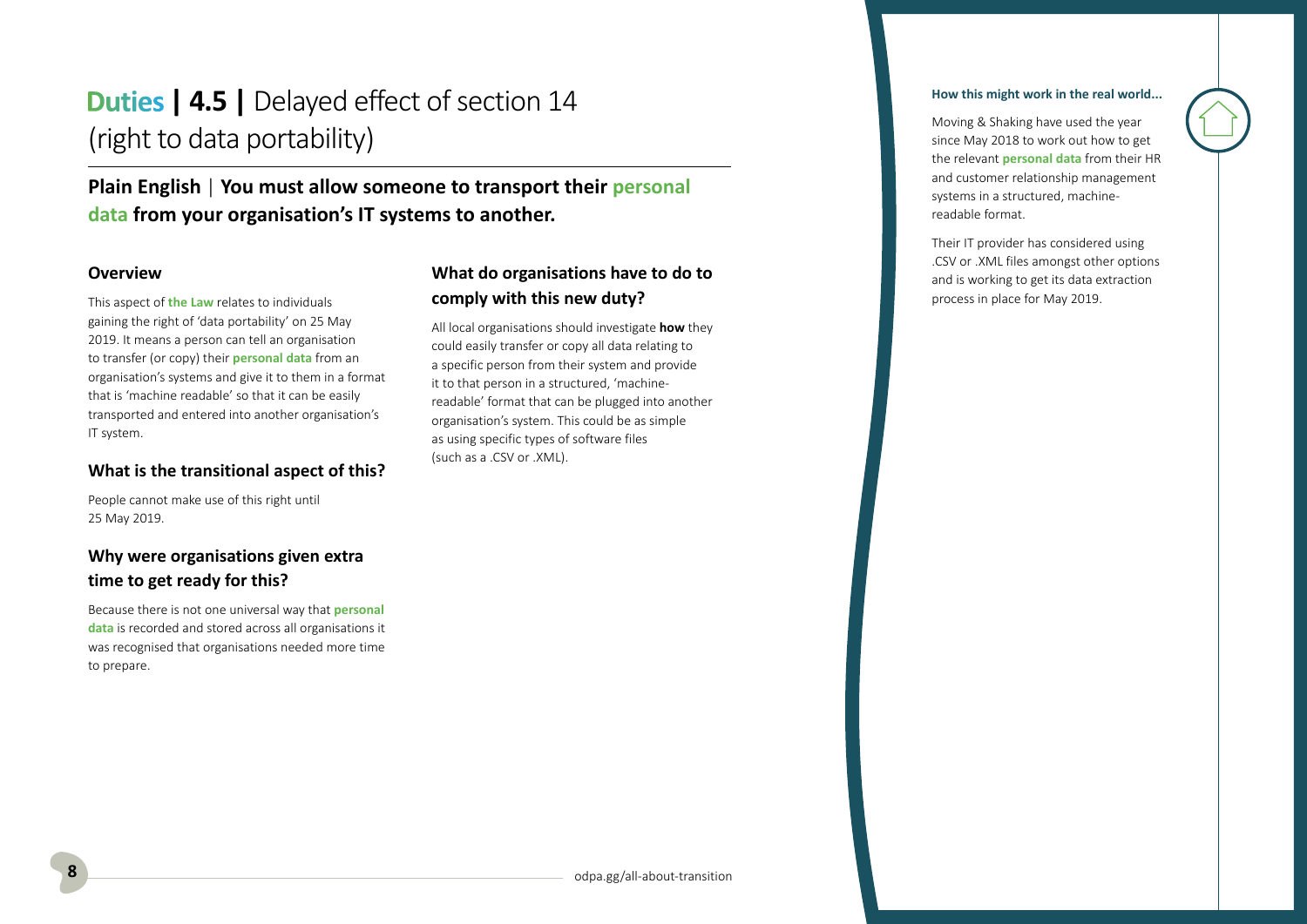# <span id="page-10-0"></span>**Duties | 4.6 | Validity of consents obtained** before commencement

# **Plain English** | **You need to check whether the consent you had from people before 25 May 2018 was freely given.**

#### **Overview**

All organisations must identify a reason (or 'lawful condition') they can rely on **before** they process **personal data**. One of these conditions is consent. There are several others that you could rely on instead.

If you are relying on a person's consent to process their **personal data**, **the Law** states that their consent is only valid if you can **prove it was given in very specific circumstances.** Consent is considered valid if a person has given it based on an organisation providing clear, unambiguous information about how their data will be used. Organisations must be able to demonstrate that a person's consent was 'freely given', and not based on misleading or deceptive information.

#### **What is the transitional aspect of this?**

If you are seeking consent from people to process their data after 25 May 2018 you have to meet **the Law's** stricter conditions immediately. You can find out how to meet these conditions on *[odpa.gg/all-about-transition](https://odpa.gg/all-about-transition/).* 

However, if you were already processing a person's data before 25 May 2018, and were relying on their consent then you must use the extra year to check whether you can prove that you got their consent in a way that meets the stricter conditions of **the Law**.

# **Why were organisations given extra time to get ready for this?**

Because you will need to take time to sort through the **personal data** you hold, to find any people whose consent you got before 25 May 2018. You will then need to find evidence of the circumstances these people gave their consent in. And finally, you will need to work out whether that consent is considered 'valid' under **the Law** now. This could be a time-consuming exercise, hence why organisations were given an extra year to do it.

# **What do organisations have to do to comply with this new duty?**

You need to review the stricter conditions for consent under **the Law** (see *[odpa.gg/all-about-transition](https://odpa.gg/all-about-transition/)* for detailed guidance and checklists on how to get consent right).

You must ensure that people can give and withdraw consent to processing of their **personal data** easily, and that they have genuine ongoing choice and control over how their data is being used in your organisation.

#### **How this might work in the real world...**

Moving & Shaking send marketing material once a fortnight to an established list of email addresses. They have historically used implied consent to add people to this list – the paperwork for any new client required the person to tick a box on the form if they did not want marketing material. This is not good enough under the new Law.

In May 2018, Moving & Shaking amended the form so now they ask people to tick the box if they want to receive marketing material (i.e. a positive opt-in). This small change means that Moving & Shaking can prove any people added to the marketing list since May 2018 have positively consented. This is proper consent under the new Law.

Fast-forward to early May 2019, Moving & Shaking has sent an email to the people on the older marketing list (i.e. those who hadn't positively opt-ed in). The email asks them to reply if they still want email marketing to be sent – this demonstrates that Moving & Shaking are relying on people's consent to marketing.

They cannot switch to relying on another lawful condition such as '**legitimate interests**' to continue to send them marketing emails if they receive no response from the person. If someone does not reply, Moving & Shaking are obliged to remove that person's email address from their marketing list.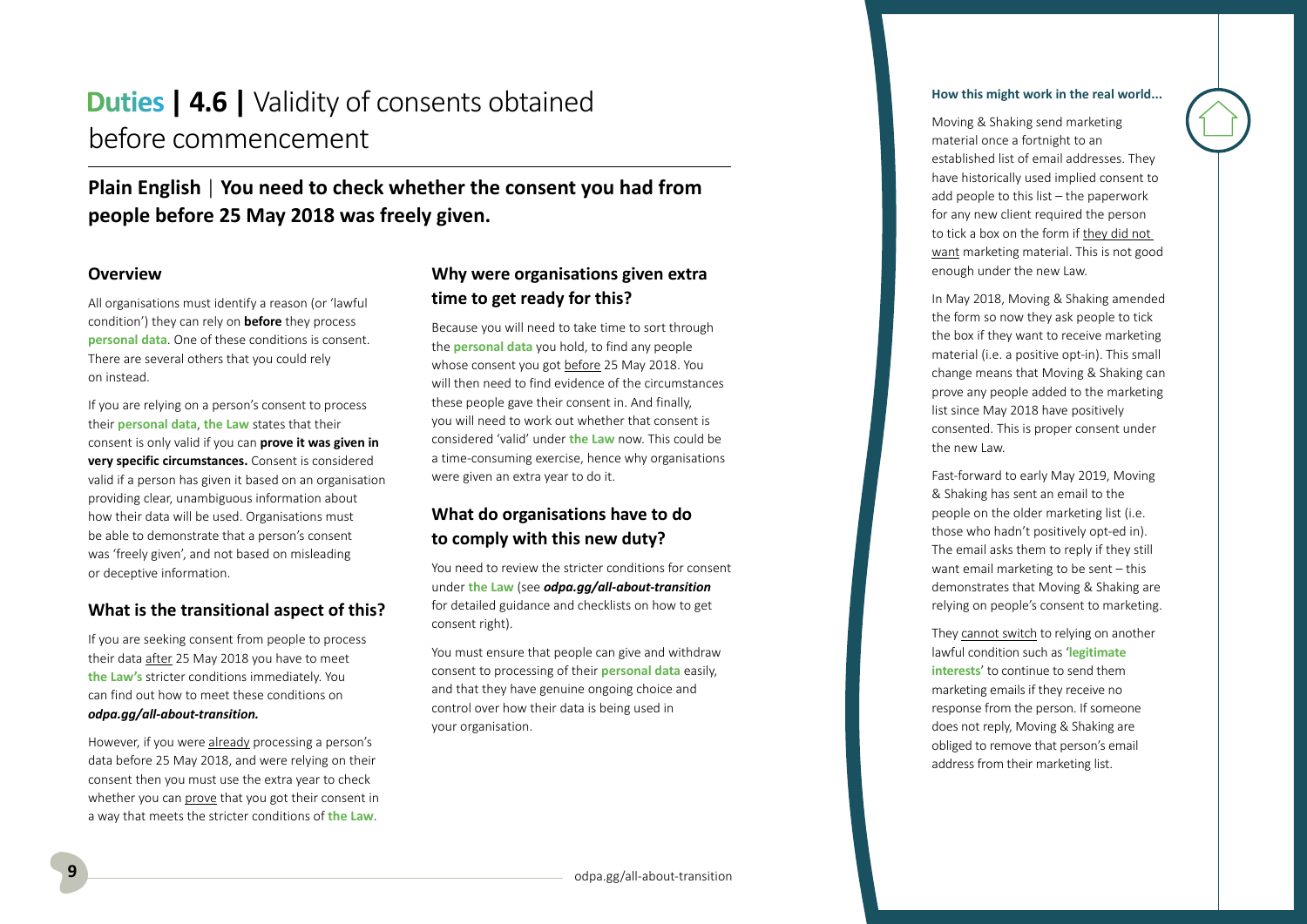# **Duties | 4.6 | Validity of consents obtained** before commencement **(continued)**

# **Plain English** | **You need to check whether the consent you had from people before 25 May 2018 was freely given.**

# **What do organisations have to do to comply with this new duty? (Continued)**

You can no longer rely on pre-ticked boxes on forms, or confusing wording such as *'do not click here if you do not want to be added to our mailing list'* – you must be clear, concise, and transparent. And you must name any other organisations that will be relying on the consent. A record must be kept of how and when people gave or withdrew their consent.

Also consider whether it is appropriate to be asking for consent. You should only seek it if you are genuinely offering people real choice and control over how you use their data and want to build their trust and engagement. But if you cannot offer a genuine choice, consent is not appropriate. If you would still process the **personal data** without consent (by legally relying on another lawful condition, like 'legitimate interest'), asking for consent is misleading and inherently unfair.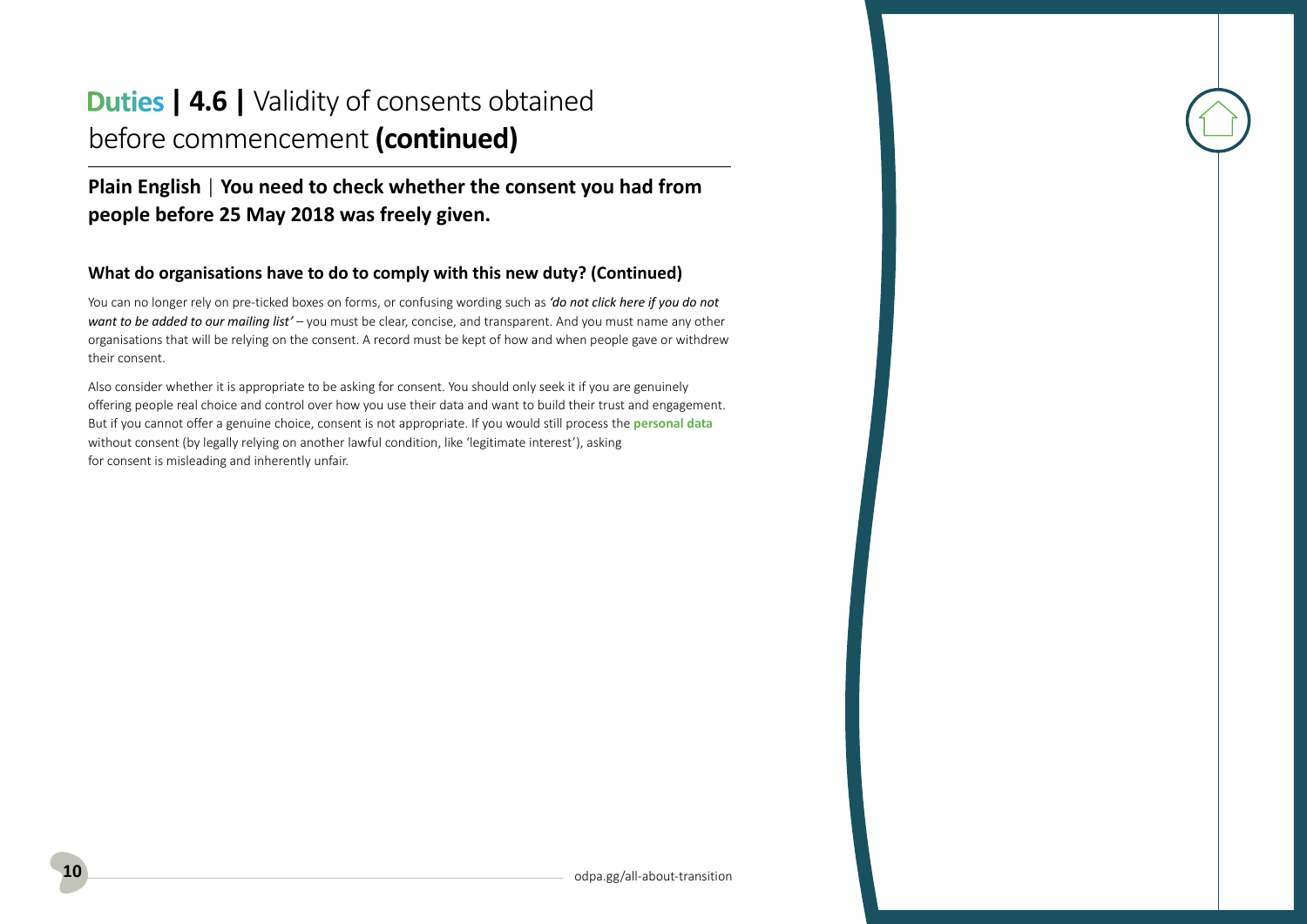# <span id="page-12-0"></span>**Duties | 4.7 | New registration requirements**

**Plain English** | **You must register your organisation with the ODPA if you are doing anything with personal data whatsoever.** 

#### **Overview**

Under the old (2001) Law **controllers** were required to 'notify' the Data Protection Commissioner (i.e. formally let them know via their website form) that they were processing **personal data**, and to provide certain details around the reasons for their processing.

#### **What is the transitional aspect of this?**

Following the introduction of the new Law, organisations meeting the following conditions were exempt from this need to notify:

- **• Controllers** that processed **personal data** only for accounts and record-keeping purposes, for staff administration and to market their own goods or services were exempt from needing to notify.
- **Processors** weren't required to notify at all, regardless of what they were doing.

#### **Note:**

The process of 'notification' was also re-badged under the new Law and it is now known as 'registration'.

# **Why were organisations given extra time to get ready for this?**

To give **controllers** and **processors** a chance to adapt to this new requirement to register with the **ODPA**, a year's transitional relief was given.

# **What do organisations need to do to comply with this new duty?**

The new Law will likely remove the exemptions above on 31 Dec 2019. Note this is different to all the other duties in that the transition extends beyond 25 May 2019.

This means that from 2020 onwards **all organisations processing personal data** are legally required to register with the ODPA and pay the annual fee, regardless of why they are processing personal data or whether they are a **controller** or **processor**. Charities, not-for-profit organisations and elected members of government must register, but they don't have to pay the fee.

Organisations can register with the **ODPA** online at *[odpa.gg/online-notification.](https://odpa.gg/online-notification/#/)* 

Work is underway to put together a new fees regime, more details on what this looks like will be released in 2019.

#### **How this might work in the real world...**

Moving & Shaking have been aware of their need to be registered with the **ODPA** as a **controller** under the old 2001 data protection law. So they will continue to renew their registration each year, and will continue to pay the associated cost.

The landlords they work alongside may have been exempt from the need to register with the **ODPA** under the old law.

In the run-up to January 2020, Moving & Shaking will be contacting all the landlords they work with to encourage them to complete their own registration with the **ODPA** if they have not already done so. This is good business sense, as Moving & Shaking are in a joint**controller** relationship with their landlords so it's essential that all parties are conducting themselves in a reputable way and are meeting their respective legal responsibilities.